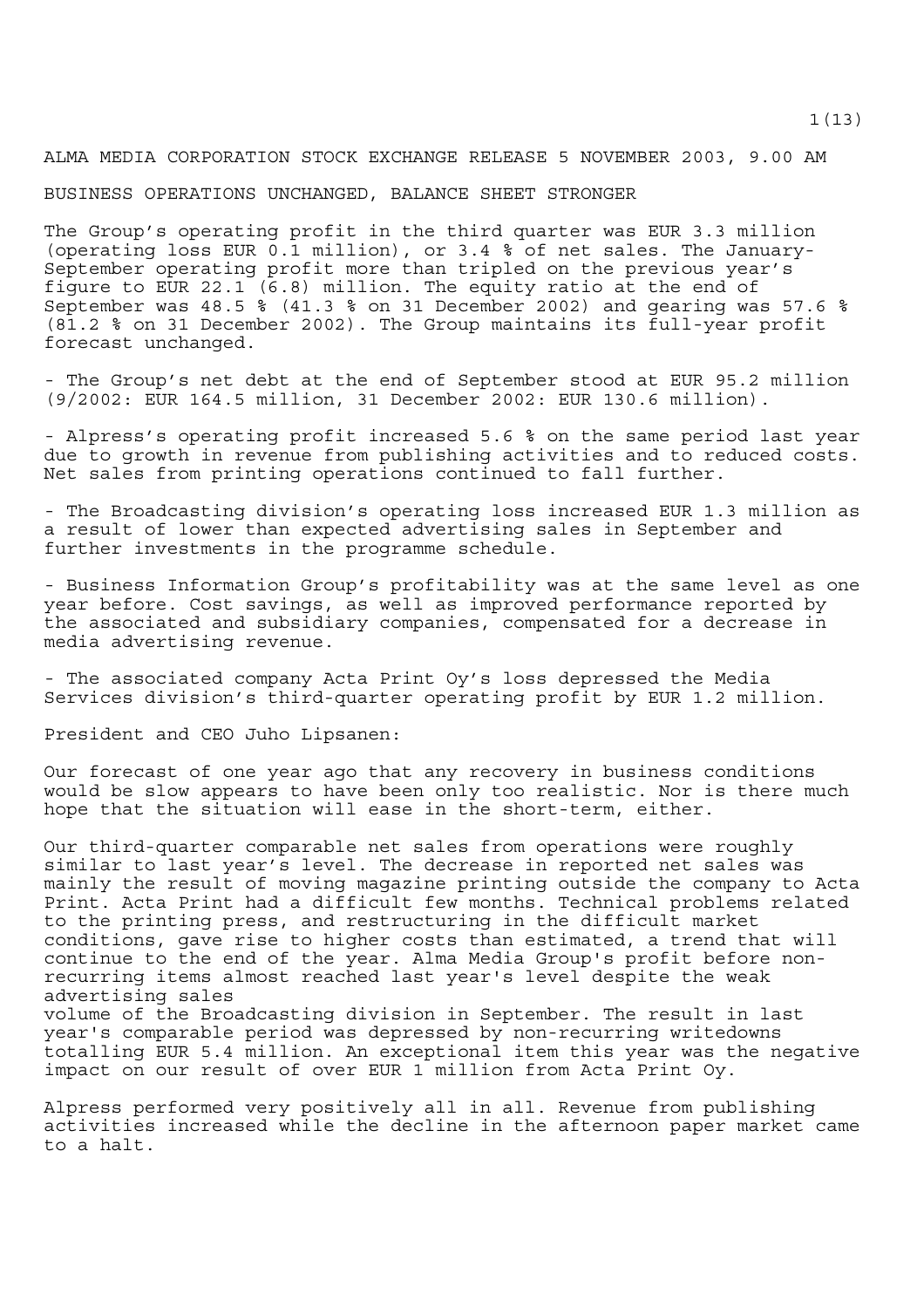We face our largest challenges in the Broadcasting division where the largest unit, MTV3 Channel, must solve the problem of how to extract greater value from the sellable advertising time at its disposal. At the same time MTV must develop its digital channels and bring new consumer products to market. The equation is not easy but it can be solved.

The third quarter unfolded largely as the company expected and we have no need to amend our full-year Group profit forecast.

ALMA MEDIA CORPORATION, INTERIM REPORT 1 JANUARY - 30 SEPTEMBER 2003

### MARKET CONDITIONS

The forecast for the Finnish economy at the beginning of October suggests that growth in GDP this year will remain only 1.4 %. Media advertising trends correlate closely with GDP and therefore media advertising volume is expected to grow this year by 1-2 % as well.

Media advertising volume between January and September rose by 2.6 %, according to TNS Gallup Adex. The parliamentary elections in March accounted for about 1.0 % of this figure. Newspaper advertising increased 3.7 % between January and September, television advertising rose 2.7 % and radio advertising 7.3 %. Magazine advertising decreased by one per cent.

Recruitment advertising continues to fall clearly. Classified advertising was down by 7 % between January and September despite growth of approximately 10 % in vehicle and property advertising.

## CHANGES IN GROUP STRUCTURE

Alprint Oy's Rahola magazine printing plant was merged with Edita Acta Oy at the beginning of July. Technically, this took place through a transfer of operations in which Alprint Oy's Rahola offset rotation press, which was responsible for Alma Media's magazine printing business, was merged with the Kivenlahti gravure printing plant in Espoo to form a new company called Acta Print Oy. Alma Media Corporation owns 36 % of Acta Print Oy. The transaction reduced Alma Media's personnel by 300 employees and the consolidated balance sheet by approximately EUR 16 million.

2 (13)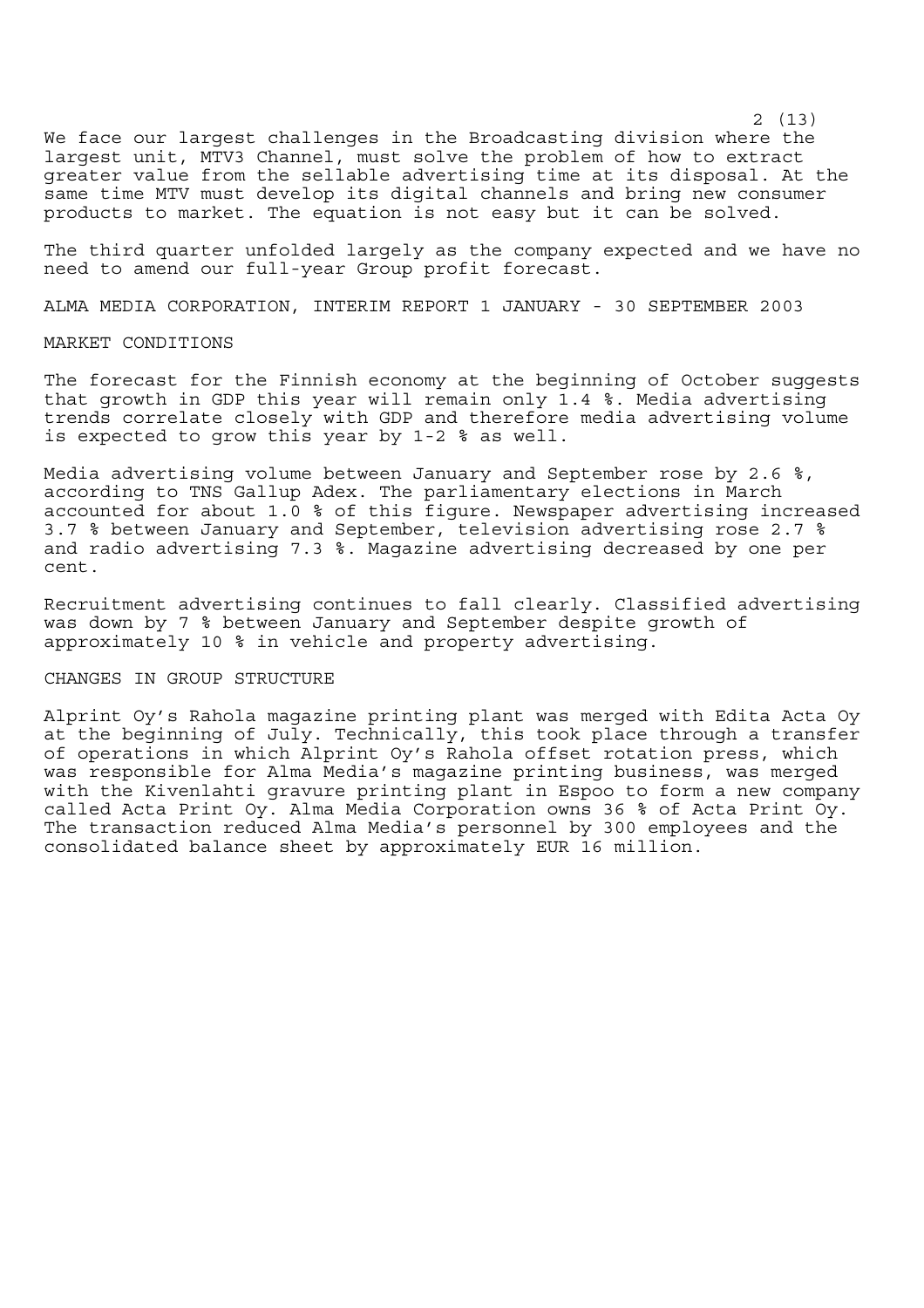3 (13)

| ALMA MEDIA GROUP, KEY FIGURES (MEUR)        | 2003<br>$7 - 9$ | 2002<br>$7 - 9$ | 2003<br>$1 - 9$           | 2002<br>$1 - 9$   | 2002<br>$1 - 12$ |
|---------------------------------------------|-----------------|-----------------|---------------------------|-------------------|------------------|
| Net sales                                   |                 |                 | 96.3 110.7 342.2 356.0    |                   | 485.9            |
| Operating profit/loss                       |                 |                 | $3.3 - 0.1$ 22.1          | 6.8               | 15.8             |
| Operating profit/loss as % of net           |                 |                 |                           |                   |                  |
| sales                                       | 3.4             |                 | $-0.1$ 6.5                | 1.9               | 3.3              |
| Impact of associated companies on           |                 |                 |                           |                   |                  |
| operating profit                            | $-2.9$          |                 | $-2.1 -4.6 -6.2$          |                   | $-9.3$           |
| Profit/loss before extraordinary items      | 2.3             |                 | $-1.9$ 18.7               | 1.4               | 8.8              |
| Balance sheet total                         |                 |                 |                           | 365.1 431.1       | 403.6            |
| Gross capital expenditure                   | 3.3             |                 | $1.7$ $11.7$              | 10.4              | 14.9             |
| Gross capital expenditure as % of net       |                 |                 |                           |                   |                  |
| sales                                       | 3.4             | 1.5             |                           | $3.4$ $2.9$       | 3.1              |
| Equity ratio, %                             |                 |                 |                           | 48.5 37.9         | 41.3             |
|                                             |                 |                 |                           | 57.6 105.2 81.2   |                  |
| Gearing, %                                  |                 |                 |                           |                   |                  |
| Net financial expenses                      | 1.0             |                 | $1.8$ $3.4$               | 5.4               | 7.0              |
| Net financial expenses as % of net          |                 |                 |                           |                   |                  |
| sales                                       | 1.0             |                 | 1.6 1.0                   | 1.5               | 1.4              |
| Interest-bearing net debt                   |                 |                 |                           | 95.2 164.5        | 130.6            |
| Interest-bearing liabilities                |                 |                 |                           | 113.3 185.4       | 156.0            |
| Interest-free liabilities                   |                 |                 |                           | 82.4 85.2 81.7    |                  |
| Average number of employees                 |                 |                 |                           | 3 695 3 917       | 3 8 9 8          |
| Average number of employees calculated      |                 |                 |                           |                   |                  |
| as full-time personnel                      |                 |                 |                           | 2 936 3 097       | 3 080            |
| Cash flow from operating activities/        |                 |                 |                           |                   |                  |
| share, EUR                                  |                 |                 | $-0.17$ $-0.14$ 2.38 1.66 |                   | 2.95             |
| Shareholder's equity / share, EUR           |                 |                 |                           | 10.51 9.94        | 10.23            |
| Earnings/share, EUR (undiluted)             | 0.02            |                 | $-0.17$ 0.67              |                   | $-0.11$ $0.16$   |
| Earnings/share, EUR (diluted)               |                 |                 | 0.66                      |                   |                  |
| Market capitalization                       |                 |                 |                           | 428.9 305.7 299.1 |                  |
|                                             |                 |                 |                           |                   |                  |
| NET SALES AND OPERATING PROFIT/LOSS         |                 |                 |                           |                   |                  |
| NET SALES BY DIVISION (MEUR)                | 2003            | 2002            | 2003                      | 2002              | 2002             |
|                                             |                 |                 |                           | $1 - 9$           | $1 - 12$         |
|                                             |                 |                 | $7 - 9$ $7 - 9$ $1 - 9$   |                   |                  |
| Alpress                                     |                 | 47.7 48.3       | 149.3                     | 149.5             | 201.3            |
| Broadcasting                                | 35.4            | 36.6            | 126.8                     | 127.2             | 177.6            |
| Business Information Group                  | 9.6             | 9.2             | 33.4                      | 31.5              | 43.2             |
| Media Services                              | 6.0             | 18.3            | 42.2                      | 54.3              | 73.9             |
| Parent Company                              | 3.4             | 3.4             | 10.1                      | 10.2              | 13.6             |
| Intragroup net sales                        | $-5.7$          | $-5.1$          | $-19.6$                   | $-16.8$           | $-23.7$          |
| Total                                       | 96.3            | 110.7           | 342.2                     | 356.0             | 485.9            |
| OPERATING PROFIT/LOSS BY DIVISION<br>(MEUR) |                 |                 |                           |                   |                  |
|                                             |                 |                 |                           |                   |                  |
| Alpress                                     | 7.8             | 7.4             | 22.3                      | 22.2              | 27.2             |
| Broadcasting                                | $-3.3$          | $-2.0$          | 0.1                       | $-9.3$            | $-7.2$           |
| Business Information Group                  | 0.2             | 0.1             | 2.5                       | 2.7               | 2.4              |
| Media Services                              | $-1.4$          | 0.0             | $-2.6$                    | $-1.8$            | $-2.2$           |
| Parent Company                              | $-0.2$          | $-5.8$          | $-1.2$                    | $-7.6$            | $-3.8$           |
| Group entries                               | 0.2             | 0.1             | 1.1                       | 0.6               | $-0.6$           |
| Total                                       | 3.3             | $-0.1$          | 22.1                      | 6.8               | 15.8             |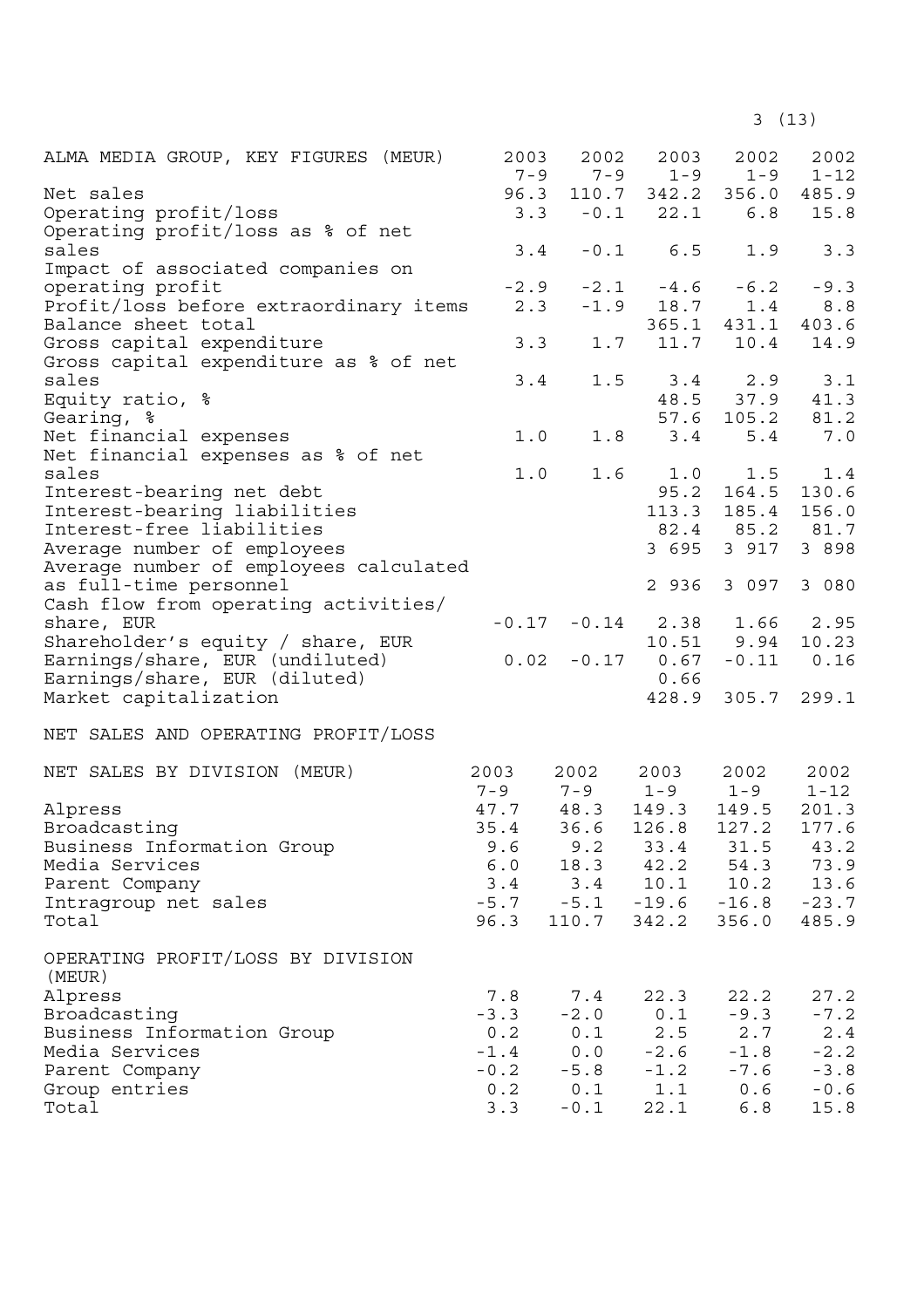The Group's net sales fell by 13 % to EUR 14.4 million in the third quarter the main reasons being the Alprint Rahola divestment and a reduction in external printing contracts undertaken by Alpress.

The Group's third-quarter operating profit was better than one year earlier, primarily because in the third quarter of 2002 the parent company entered a writedown of EUR 5.4 million on venture capital securities. Acta Print's weaker than expected performance substantially depressed the operating profit of the Media Services division.

Alpress's improvement in profitability was principally attributable to its reduction of costs. Broadcasting's operating loss was higher than in the third quarter last year owing mainly to a fall in advertising sales in September.

Earnings per share (EPS) undiluted were EUR 0.02 (-0.17).

GROUP NET SALES AND RESULT: JANUARY - SEPTEMBER

The Group's net sales between January and September totalled EUR 342.2 (356) million and the operating profit was EUR 22.1 (6.8) million. A major factor underlying the improvement in operating profit was the fact that last year MTV Oy was still required to pay the full operating licence fee for the first six months of the year. This year's operating profit contains no significant non-recurring items. The operating profit in last year's comparable period contained 5.4 MEUR writedown on venture capital securities.

BALANCE SHEET AND FINANCIAL CONDITION

The Group's balance sheet totalled EUR 365.1 million at the end of September (EUR 403.6 million on 31 December 2002). The equity ratio on 30 September was 48.5 % (41.3 % on 31 December 2002) and shareholders' equity per share was EUR 10.51 (10.23 on 31 December 2002). Interestbearing net debt amounted to EUR 95.2 million (EUR 130.6 million on 31 December 2002).

The Group's debt position continued to develop positively due principally to the Alprint Rahola divestment. The strong cash flow allowed the company to reduce its interest-bearing debt by EUR 42.7 million between January and September. The Group's interest-bearing loans are denominated in euros. However, certain purchases made in foreign currency are hedged.

## CAPITAL EXPENDITURE

Gross capital expenditure between January and September amounted to EUR 11.7 (10.4) million. EUR 4.9 million of the total related to shares in subsidiary companies, the remainder comprising normal repair and maintenance expenditure.

### PERSONNEL AND ADMINISTRATION

Ms Terhi Heikkinen was appointed as Head of Human Resources and a member of the company's Executive Committee on 1 September 2003.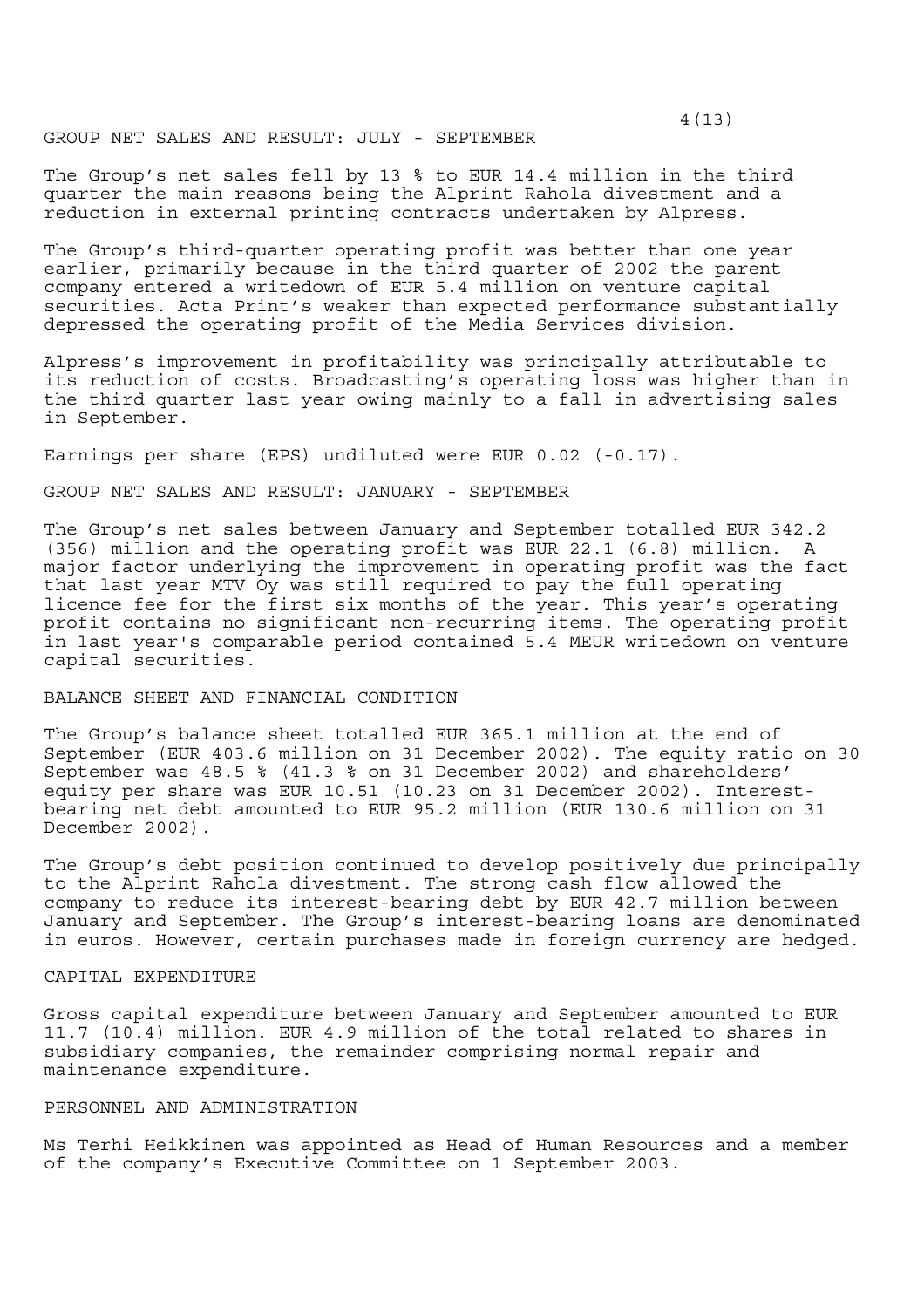The Group's risk management model was further developed. Risks are classified by their impact on the Group's business processes and by the source of the risk. The model also contains continuity plans for strategically important operations.

# THE ALMA MEDIA SHARE

Trading in Alma Media shares has been exceptionally brisk from the second quarter this year. The share price has improved considerably more positively compared to the company's business sector index and the HEX all-share index. Between January and September the HEX all-share index fell 2.9 % whereas Alma Media's Series II share rose in value 46.6 % during the same period.

Altogether 474,000 (23,000) Series I shares and 2,073,000 (1,297,000) Series II shares, as well as 17,125 (7,400) A warrants and 3,300 B warrants were traded on the Helsinki Exchanges between January and September.

International institutional investors in particular have increased their holdings. At the end of September 19.6 % of the company's shares were in nominee-registered accounts compared to 11.2 % at the start of the year and 10.2 % at the end of September 2002.

Sampo group's holding of Alma Media shares fell below the 5 % limit following a share transaction on 22 September.

Alma Media Corporation's market capitalization at the end of September was EUR 429 (306) million.

As decided by the Annual General Meeting on 24 March 1999, the company offered bonds with warrants totalling 1,220,000 Finnish markka (MEUR 0.2) to personnel and the attached warrants may be exercised to subscribe for at most 610,000 Alma Media Corporation Series II shares. The A warrants came into force on 28 May 2001 and the B warrants on 28 May 2003. Both warrants end on 30 June 2006.

The price of the shares subscribable under the A warrants is currently EUR 21.51 and for the shares under the B warrants EUR 24.80. No warrants had been exercised by the end of June.

The Board of Directors has no unexercised authorizations to raise the share capital.

Neither the parent company nor its subsidiaries own Alma Media shares.

Closing prices (EUR) January-September 2003

|           | Highest |       | Lowest 30 Sept. 2003 |
|-----------|---------|-------|----------------------|
| Series I  | 26.30   | 16.80 | 26.30                |
| Series II | 28.00   | 16.00 | 28.00                |
| A warrant | 6.90    | 1.70  | 6.00                 |
| B warrant | 4.51    | 1.26  | 4.51                 |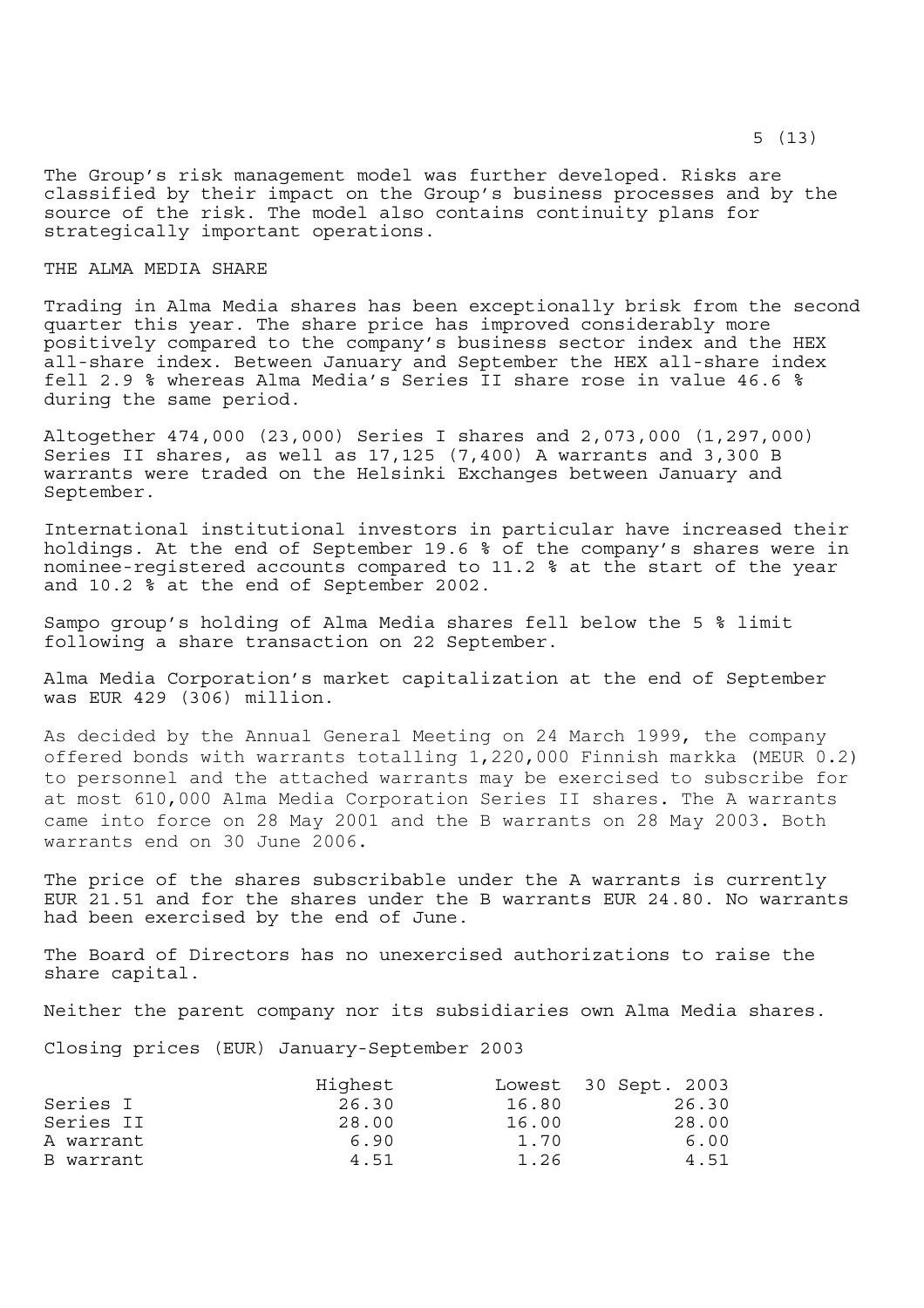### OPERATIONS BY DIVISION

ALPRESS

| ALPRESS'S KEY FIGURES (MEUR)     | 2003    | 2002    | 2003     | 2002                | 2002                |
|----------------------------------|---------|---------|----------|---------------------|---------------------|
|                                  | $7 - 9$ | $7 - 9$ | $1 - 9$  | $1 - 9$             | $1 - 12$            |
| Net sales                        | 47.7    | 48.3    | 149.3    | 149.5               | 201.3               |
| Circulation sales                | 24.1    | 23.9    | 70.2     | 70.1                | 93.3                |
| Media advertising sales          | 20.8    | 20.7    | 68.9     | 66.2                | 90.1                |
| Printing sales                   | 1.8     | 2.6     | 6.9      | 9.7                 | 13.5                |
| Other net sales                  | 0.9     | 1.1     | 3.3      | 3.5                 | 4.5                 |
| Operating profit                 | 7.8     | 7.4     | 22.3     | 22.2                | 27.2                |
| Operating profit/net sales, %    | 16.4    | 15.4    | 14.9     | 14.8                | 13.4                |
| Gross capital expenditure        | 0.8     | 0.6     | 2.5      | 5.0                 | 6.4                 |
| Personnel on average (workforce) | 1 648   | 1 734   | 644<br>1 | 693<br>$\mathbf{1}$ | 681<br>$\mathbf{1}$ |
| Full-time personnel on average   | 1 189   | 1 226   | 1 174    | 191<br>$\mathbf{1}$ | 182                 |

Aggregate media sales by the Alpress provincial newspapers once again grew more than on average in this market segment during the third quarter. Media sales by Aamulehti and Satakunnan Kansa developed particularly well, whereas Iltalehti's media sales were below the average for its segment. Net sales from printing activities dropped by a further 30 % on last year's level and at the Pori printing plant orders from Russia came to a complete halt in the third quarter.

Afternoon paper circulations picked up during the third quarter, showing growth of 1 %. Iltalehti's circulation sales rose slightly more than for the market in general.

Increased economic uncertainty will be reflected in both media and circulation sales during the final months of the year and competition in the printing sector will intensify further. Alpress division's operating profit is expected to reach last year's level.

## BROADCASTING

| BROADCASTING'S KEY FIGURES (MEUR)  | 2003    | 2002    | 2003    | 2002      | 2002     |
|------------------------------------|---------|---------|---------|-----------|----------|
|                                    | $7 - 9$ | $7 - 9$ | $1 - 9$ | $1 - 9$   | $1 - 12$ |
| Net sales                          | 35.4    | 36.6    | 126.8   | 127.2     | 177.6    |
| Operating profit                   | $-3.3$  | $-2.0$  | 0.1     | $-9.3$    | $-7.2$   |
| Operating profit/net sales, %      | $-9.3$  | $-5.3$  | 0.1     | $-7.3$    | $-4.1$   |
| Gross capital expenditure          | 0.7     | 0.6     |         | $2.8$ 3.3 | 3.9      |
| Personnel on average (workforce)   | 517     | 531     | 519     | 527       | 527      |
| MTV3's and Subtv's share of total  | 45.1    | 43.7    | 46.2    | 42.9      | 44.3     |
| viewing time, % (prime-time, 10-44 |         |         |         |           |          |
| year-olds)                         |         |         |         |           |          |
| TV4 AB's net sales                 | 48.9    | 49.9    | 172.0   | 173.2     | 248.3    |
| TV4 AB's operating profit          | $-1.5$  | 3.0     | 3.4     | 2.5       | 12.8     |
| TV4 AB's impact on Broadcasting's  |         |         |         |           |          |
| operating profit                   | $-1.4$  | $-0.4$  | $-2.1$  | $-1.6$    | $-1.1$   |

The Broadcasting division is responsible for Alma Media's television and radio broadcasting. Its profits include the contribution (after goodwill amortization) of Alma Media's holding in Sweden's TV4 AB.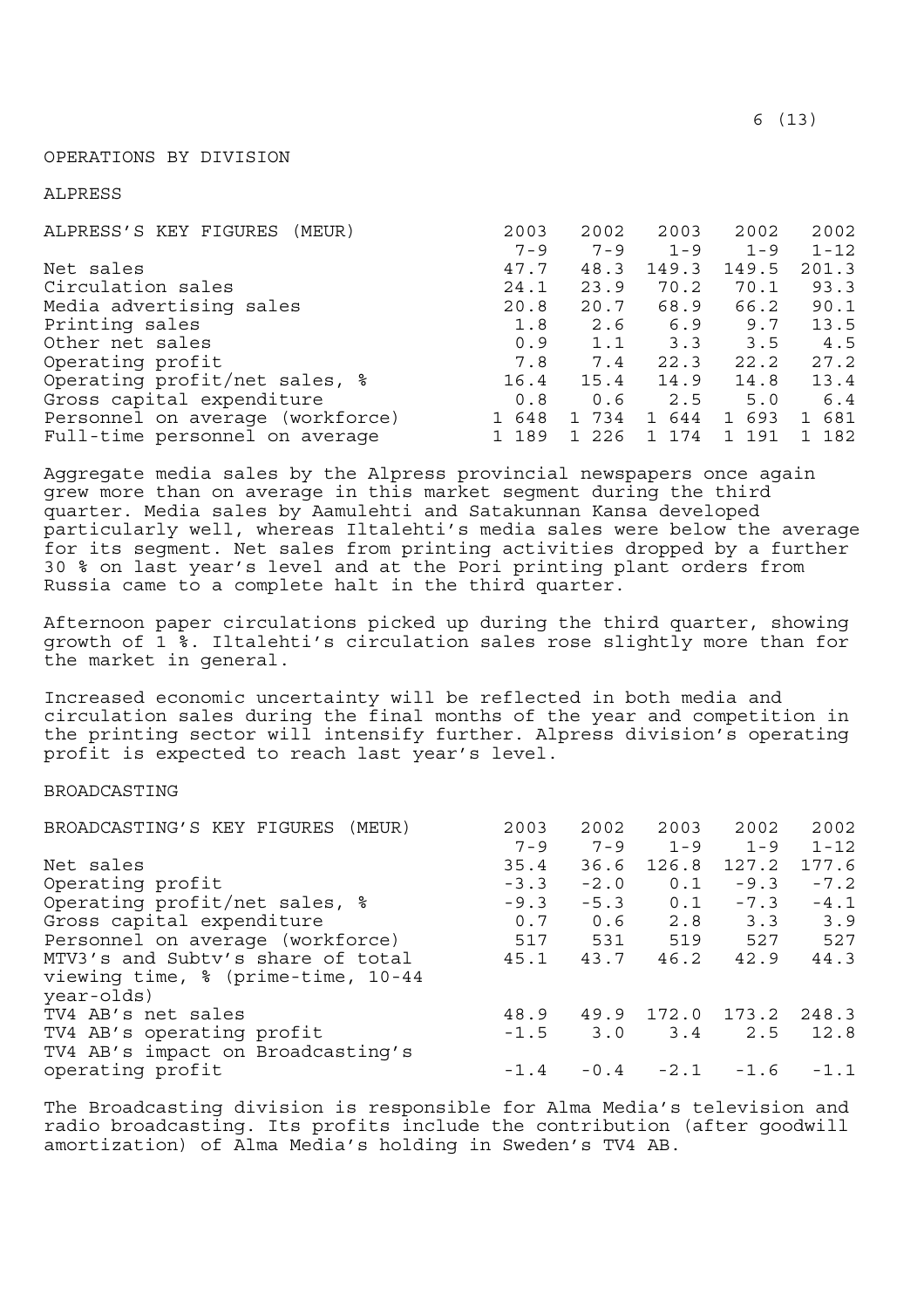The division's third-quarter net sales were 3.4 % down on last year's figure owing to a fall in advertising volume by MTV3 Channel. MTV's share of total television advertising fell during the third quarter to 71 % (74 %) while on the advertising-financed channels its share of total viewing time (prime-time and the 10–44-year-old bracket) was 70 % (71 %). Radio Nova's net sales fell 5.6 % compared to last year. The Broadcasting division's costs rose by 0.4 % during the third quarter and it reported an operating loss of EUR -3.3 (-2.0) million.

The division's January-September net sales decreased 0.3 % on last year. Advertising sales increased but other net sales fell by 7.1 % mainly due to a reduction in sales of digital broadcasting services. Between January and September MTV accounted for 72 % (75 %) of total television advertising spending, and 71 % (70 %) of total viewing time on advertising-financed channels. Radio Nova's net sales increased 10.9 % in the first nine months of the year.

The division's costs were 5.7 % lower in the January-September period compared to last year, the reason being the reduction in the operating licence fee. Excluding the impact of this factor, costs would have shown a 2.0 % increase. The associated companies contributed EUR -2.1 (-4.1) to Broadcasting's operating profit.

The operating profit for the final quarter is forecast to be higher than last year. Considerable uncertainty underlies estimates of advertising spending, however.

BUSINESS INFORMATION GROUP

| BIG'S KEY FIGURES (MEUR)         | 2003    | 2002    | 2003    | 2002    | 2002     |
|----------------------------------|---------|---------|---------|---------|----------|
|                                  | $7 - 9$ | $7 - 9$ | $1 - 9$ | $1 - 9$ | $1 - 12$ |
| Net sales                        | 9.6     | 9.2     | 33.4    | 31.5    | 43.2     |
| Circulation sales                | 3.4     | 3.5     | 10.2    | 10.5    | 13.9     |
| Advertising sales                | 3.4     | 3.8     | 13.2    | 15.3    | 21.6     |
| Other sales                      | 2.9     | 2.8     | 10.0    | 5.8     | 7.8      |
| Operating profit                 | 0.2     | 0.1     | 2.5     | 2.7     | 2.4      |
| Operating profit/net sales, %    | 2.1     | 1.3     | 7.4     | 8.7     | 5.6      |
| Gross capital expenditure        | 0.5     | 0.0     | 3.4     | 0.6     | 0.8      |
| Personnel on average (workforce) | 388     | 359     | 384     | 357     | 356      |
| Talentum Oyj's net sales         | 23.2    | 23.4    | 80.1    | 83.5    | 114.6    |
| Talentum Oyj's operating profit  | 0.3     | $-0.9$  | 0.4     | $-1.0$  | $-0.3$   |
| Talentum Oyj's impact on BIG's   | $-0.5$  | $-1.1$  | $-1.6$  | $-2.5$  | $-4.7$   |
| operating profit after goodwill  |         |         |         |         |          |
| depreciation                     |         |         |         |         |          |

Business-to-business media advertising remained depressed, falling 7 % between July and September in the financial press. Advertising sales by Kauppalehti's products decreased 10 %.

B-to-b advertising declined by 13 % between January and September, and advertising sales of Kauppalehti products by the same amount. Circulation sales dropped by 3 % during the same period, decreasing 2 % between July and September.

Business Information Group's July-September net sales rose 5 %, while growth from the beginning of the year was 7 % due to the acquisition of

7 (13)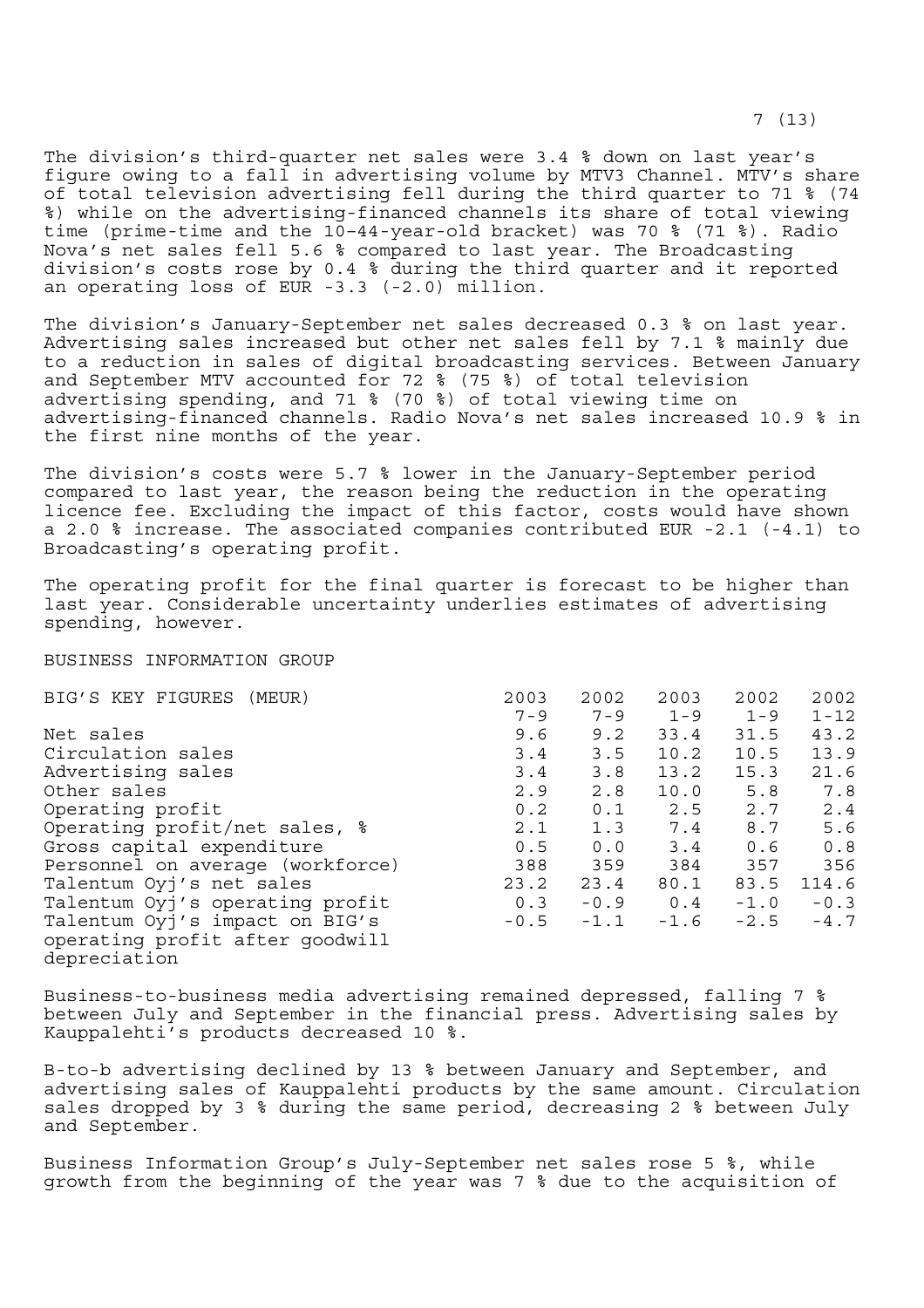the Suomen Lehdentekijät group. Comparable net sales for the first nine months of the year showed a decrease of 8 %.

BIG's July-September operating profit was EUR 0.2 (0.1) million and, from the start of the year, EUR 2.5 (2.7) million.

The associated company Talentum Oyj contributed EUR –0.5 (-1.1) to the third-quarter operating profit and EUR –1.6 (-2.5) to the nine-month operating profit.

B-to-b advertising is expected to be some 5-10 % lower than last year's volume. BIG's operating profit is expected to remain below last year's figure but, including the associated company contributions, it should reach at least the same level as in 2002.

MEDIA SERVICES

| MEDIA SERVICE'S KEY FIGURES (MEUR) | 2003    | 2002    | 2003    | 2002    | 2002     |
|------------------------------------|---------|---------|---------|---------|----------|
|                                    | $7 - 9$ | $7 - 9$ | $1 - 9$ | $1 - 9$ | $1 - 12$ |
| Net sales                          | 6.0     | 18.3    | 42.2    | 54.3    | 73.9     |
| Alprint's net sales                | 2.2     | 15.3    | 30.9    | 45.3    | 61.5     |
| -Alprint's exports to Russia       | 0.0     | 3.7     | 5.3     | 10.4    | 14.7     |
| -Alprint's other exports           | 1.9     | 5.6     | 12.6    | 16.4    | 22.3     |
| -Alprint's domestic sales          | 0.3     | 6.0     | 13.0    | 18.5    | 24.5     |
| Net sales of Classified Services   | 2.0     | 1.7     | 6.0     | 5.4     | 7.1      |
| Net sales of Information Systems   | 1.7     | 1.3     | 4.8     | 4.0     | 5.5      |
| Net sales of New Businesses        | 0.3     | 0.4     | 1.0     | 1.3     | 2.0      |
| Media Service's operating loss     | $-1.4$  | 0.0     | $-2.6$  | $-1.8$  | $-2.2$   |
| Alprint's operating loss           | $-1.4$  | 0.3     | $-2.1$  | $-1.1$  | $-1.2$   |
| Operating loss/net sales, %        | $-23.8$ | 0.2     | $-6.1$  | $-3.4$  | $-2.9$   |
| Gross capital expenditure          | 2.4     | 0.3     | 4.6     | 1.0     | 1.8      |
| Personnel on average (workforce)   | 164     | 483     | 359     | 481     | 478      |

During the third quarter the Media Services division consisted of Classified Services, Alprint's Hyvinkää printing plant, and Alma Media's Information Services and New Ventures units.

Net sales of Media Services between January and September reached EUR 42.2 million. The division reported an operating loss of EUR 2.6 million in the same period.

The July-September period was the first quarter for Media Services without the Alprint Rahola printing plant, which had been transferred to Edita Acta Oy. Alprint Oy holds 36 % of the company, which was renamed Acta Print Oy. Acta Print got off to a weaker than expected start. Alprint's share of Acta Print's third-quarter loss was EUR 1.2 million.

Net sales of the Rahola printing plant transferred to Acta Print represented EUR 25 million of Alprint's January-September net sales.

Within Classified Services, online property and vehicle advertising grew strongly (Etuovi.com +58 %, Autotalli.com +74 %), but there are still no signs of recovery in the recruitment advertising segment.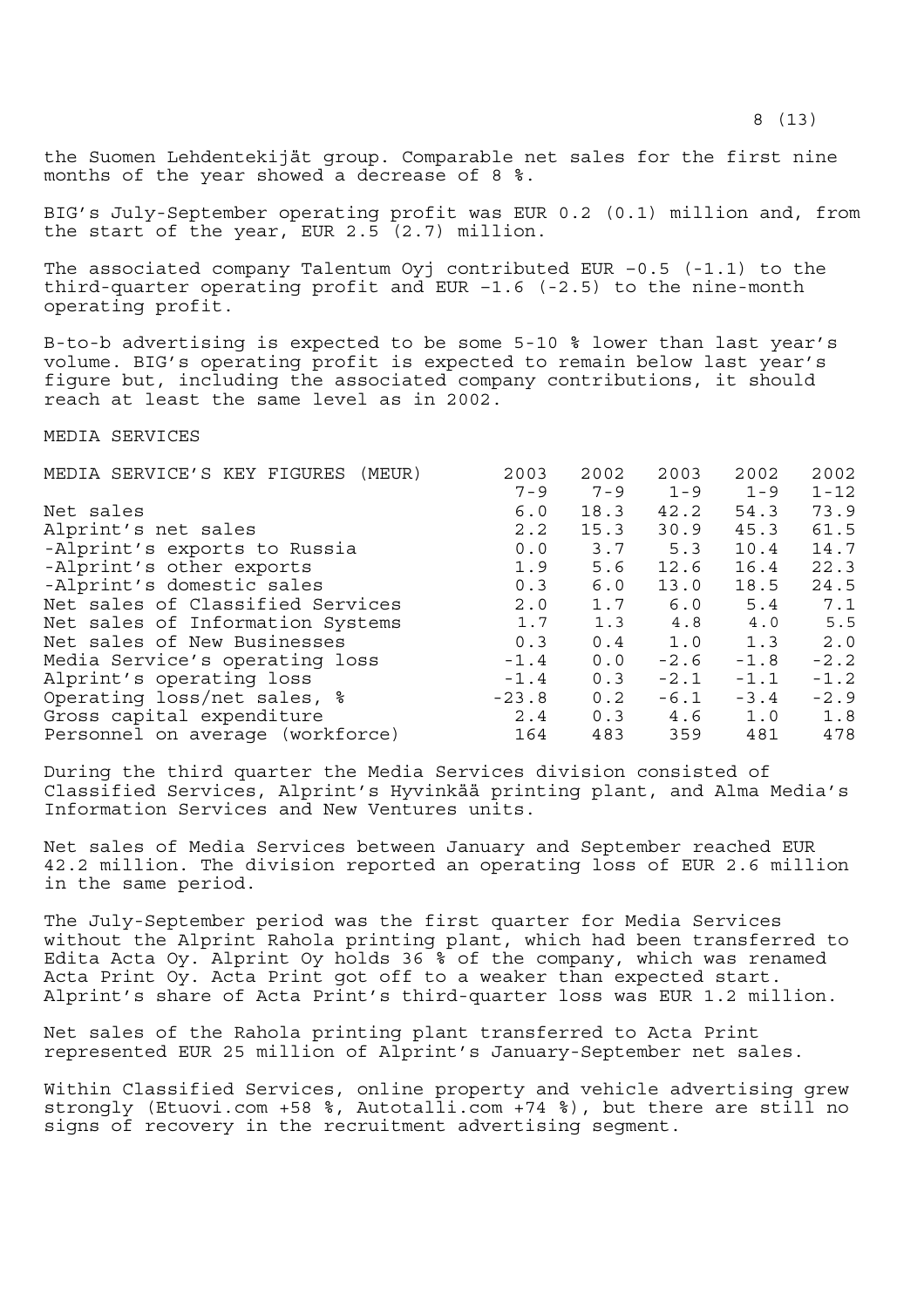The division's operating loss is expected to increase further during the final quarter owing to the Acta Print restructuring. The division's operational profitability will improve.

## PROSPECTS TO THE YEAR END

The company's full-year net sales will be lower than last year owing to the Alprint Rahola merger. Alma maintains its profit and profitability forecast for the full year. The Group's operating profit is excpected to show a significant improvement on last year. Alpress, Broadcasting and BIG are expected to report at least the same level of operating profit they reached last year.

| CONSOLIDATED INCOME STATEMENT<br>(MEUR)                   | 2003<br>$7 - 9$ | 2002<br>$7 - 9$ | 2003<br>$1 - 9$                    | 2002<br>$1 - 9$ | 2002<br>$1 - 12$ |
|-----------------------------------------------------------|-----------------|-----------------|------------------------------------|-----------------|------------------|
|                                                           |                 |                 |                                    |                 |                  |
| NET SALES                                                 | 96.3            |                 | 110.7 342.2                        | 356.0           | 485.9            |
| Share of associated companies'                            |                 |                 |                                    |                 |                  |
| results                                                   | $-2.9$          | $-2.1$          |                                    | $-4.6 - 6.2$    | $-9.3$           |
| Other operating income                                    | 0.9             | 0.6             | 2.8                                | 2.0             | 8.8              |
| Operating expenses                                        | $-91.0$         |                 | $-109.3 -318.3 -345.0$             |                 | $-469.6$         |
| OPERATING PROFIT/LOSS                                     | 3.3             |                 | $-0.1$ 22.1                        | 6.8             | 15.8             |
| Financial income and expenses                             | $-1.0$          |                 | $-1.8 - 3.4$                       | $-5.4$          | $-7.0$           |
| PROFIT/LOSS BEFORE EXTRAORDINARY                          |                 |                 |                                    |                 |                  |
| <b>ITEMS</b>                                              | 2.3             | $-1.9$          | 18.7                               | 1.4             | 8.8              |
| Extraordinary income                                      |                 |                 | 0.0 0.0 0.0                        | 0.0             | 0.0              |
| Extraordinary expenses                                    | 0.0             | 0.0             | 0.0                                | $-0.1$          | $-0.1$           |
| PROFIT/LOSS BEFORE TAXES AND                              |                 |                 |                                    |                 |                  |
| MINORITY INTEREST                                         |                 | $2.3 - 1.9$     | 18.7                               | 1.3             | 8.7              |
| Taxes $\star$ )                                           |                 |                 | $-1.9$ $-0.5$ $-7.6$ $-2.6$        |                 | $-5.6$           |
| Minority interest                                         |                 |                 | $-0.1$ $-0.2$ $-0.7$ $-0.6$ $-0.7$ |                 |                  |
| PROFIT/LOSS FOR THE PERIOD                                |                 | $0.3 -2.6$      | 10.4                               | $-1.9$          | 2.4              |
| *) Taxes include taxes<br>corresponding to the result for |                 |                 |                                    |                 |                  |
| the period.                                               |                 |                 |                                    |                 |                  |
| CONSOLIDATED BALANCE SHEET (MEUR)                         | 2003            |                 | 2002                               |                 | 2002             |
|                                                           | 30.09.          |                 | 30.09.                             |                 | 31.12.           |
| <b>ASSETS</b>                                             |                 |                 |                                    |                 |                  |
| FIXED ASSETS                                              |                 |                 |                                    |                 |                  |
| Intangible assets                                         | 18.8            |                 | 19.9                               |                 | 19.7             |
| Goodwill on consolidation                                 | 16.9            |                 | 17.9                               |                 | 17.0             |
| Tangible assets                                           | 71.5            |                 | 117.8                              |                 | 102.7            |
| Investments                                               | 149.0           |                 | 148.8                              |                 | 147.2            |
| CURRENT ASSETS                                            |                 |                 |                                    |                 |                  |
| Inventories                                               | 50.1            |                 | 53.1                               |                 | 51.8             |
| Receivables                                               | 40.7            |                 | 52.7                               |                 | 39.8             |
| Cash and bank                                             | 18.1            |                 | 20.9                               |                 | 25.4             |

365.1 431.1 403.6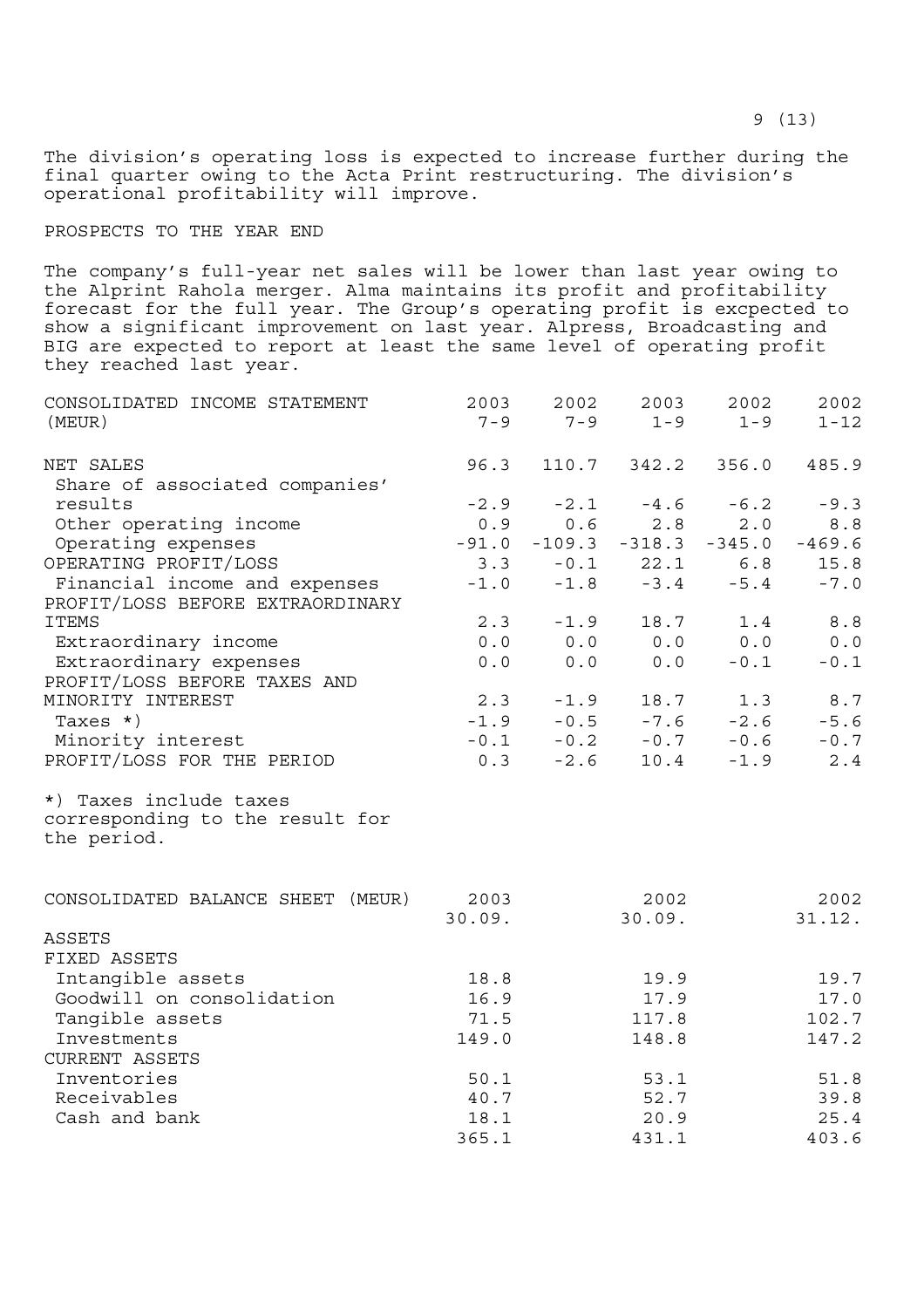| CONSOLIDATED BALANCE SHEET<br>(MEUR)                                 | 2003<br>30.09. |         | 2002<br>30.09.  |                   | 2002<br>31.12.   |
|----------------------------------------------------------------------|----------------|---------|-----------------|-------------------|------------------|
| SHAREHOLDERS' EQUITY AND<br>LIABILITIES                              |                |         |                 |                   |                  |
| SHAREHOLDERS'S EQUITY                                                | 165.4          |         | 156.4           |                   | 160.8            |
| MINORITY INTEREST                                                    | 2.5            |         | 1.3             |                   | 1.5              |
| PROVISIONS                                                           | 2.3            |         | 2.8             |                   | 3.6              |
| LIABILITIES                                                          |                |         |                 |                   |                  |
| Long-term                                                            | 102.4          |         | 125.7           |                   | 118.7            |
| Short-term                                                           | 92.5           |         | 144.9           |                   | 119.0            |
|                                                                      | 365.1          |         | 431.1           |                   | 403.6            |
| CONSOLIDATED CASH FLOW STATEMENT<br>(MEUR)                           |                |         | 2003<br>$1 - 9$ | 2002<br>$1 - 9$   | 2002<br>$1 - 12$ |
| Operating activities                                                 |                |         |                 |                   |                  |
| Operating profit                                                     |                |         | 22.1            | 6.8               | 15.8             |
| Adjustments to operating profit                                      |                |         |                 | $21.4$ $32.1$     | 39.2             |
| Change in working capital                                            |                |         | 0.0             | $-13.5$           | $-4.9$           |
| Financial items and taxes                                            |                |         | $-6.0$          | 0.7               | $-3.7$           |
| Cash flow from oper. activities                                      |                |         | 37.5            | 26.1              | 46.4             |
| Cash flow from inv. activities                                       |                |         | $-8.8$          | $-6.0$            | 7.4              |
| Cash flow before financing<br>activities<br>Cash flow from financing |                |         | 28.7            | 20.1              | 53.8             |
| activities<br>Change in cash funds (increase $+$ /                   |                |         | $-36.0$         | $-18.4$           | $-47.6$          |
| $decrease -)$                                                        |                |         | $-7.3$          | 1.7               | 6.2              |
| Cash funds at start of period                                        |                |         | 25.4            | 19.2              | 19.2             |
| Cash funds at end of period                                          |                |         | 18.1            | 20.9              | 25.4             |
| CAPITAL EXPENDITURE (MEUR)                                           | 2003           | 2002    | 2003            | 2002              | 2002             |
|                                                                      | $7 - 9$        | $7 - 9$ | $1 - 9$         | $1 - 9$           | $1 - 12$         |
| Gross capital expenditure on fixed<br>assets                         | 3.3            | 1.7     | 11.7            | 10.4              | 14.9             |
|                                                                      |                |         |                 |                   |                  |
| GROUP CONTINGENT LIABILITIES                                         |                |         |                 |                   |                  |
| (MEUR)                                                               |                |         | 2003            | 2002              | 2002             |
|                                                                      |                |         |                 | $30.09.$ $30.09.$ | 31.12.           |
| For own commitments                                                  |                |         |                 |                   |                  |
| Pledges                                                              |                |         | 0.8             | 0.8               | $0.8$            |
| Mortgages on land and buildings                                      |                |         | 3.3             | 7.6               | 7.3              |
| Chattel mortgages                                                    |                |         | 0.0             | 5.6               | 5.6              |
| Other own commitments                                                |                |         |                 |                   |                  |
| Leasing commitments                                                  |                |         | 3.6             | 1.3               | $2.4$            |
| Other commitments                                                    |                |         | 1.2             | 1.6               | 1.4              |
| Total                                                                |                |         | 8.9             | 16.9              | 17.5             |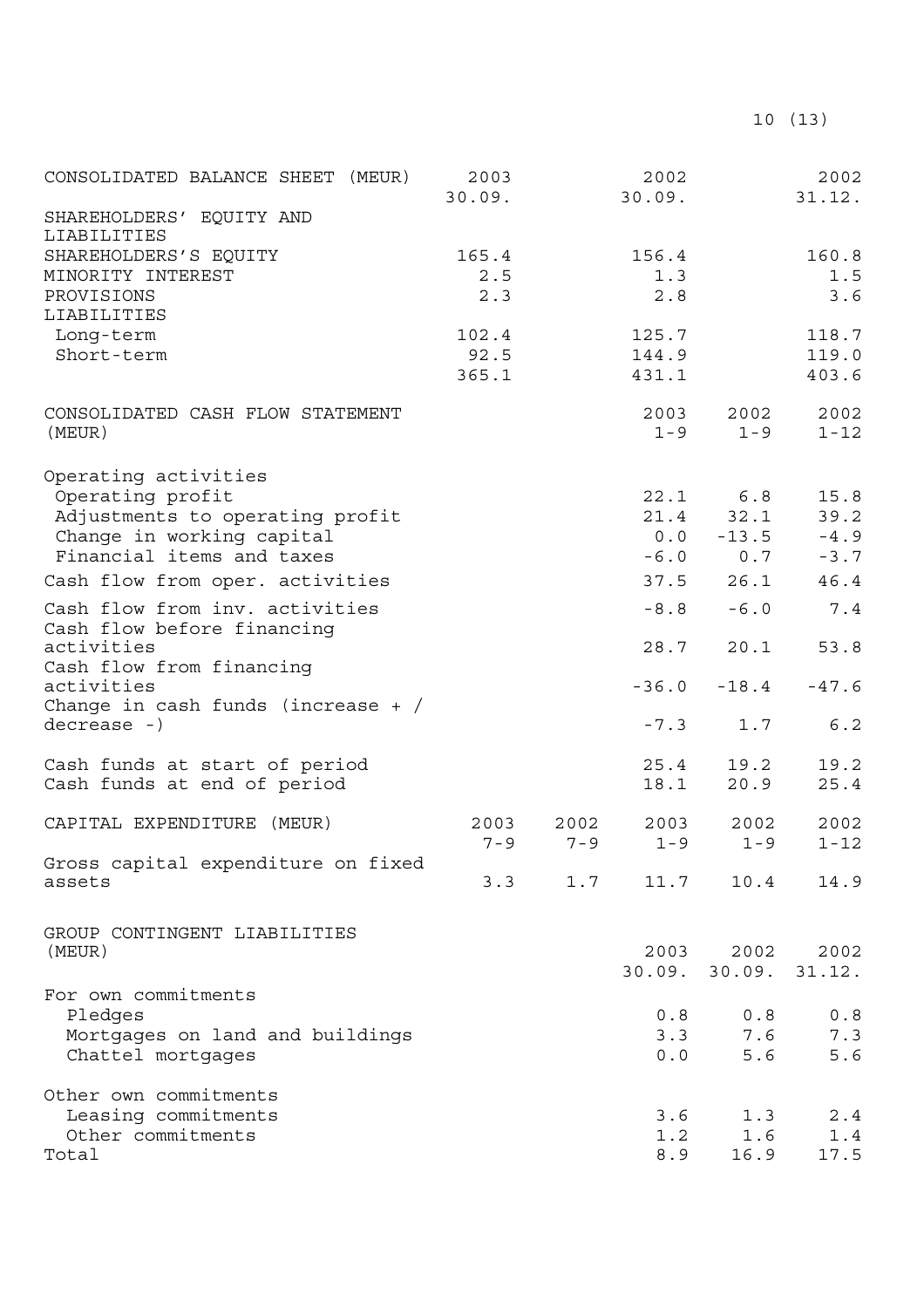|                                                                                                                                                                                                    |        |                                 |                               |      |                            | 11(13)     |
|----------------------------------------------------------------------------------------------------------------------------------------------------------------------------------------------------|--------|---------------------------------|-------------------------------|------|----------------------------|------------|
| Maturity of Group's leasing payments (MEUR)<br>During following 12 months<br>Later                                                                                                                 |        |                                 |                               |      | 1.6 0.7<br>$2.0\qquad 0.6$ | 0.8<br>1.6 |
| Most of the Group's companies operated in leased premises.<br>The rental agreements vary in duration from 6 months to 19<br>years.<br>Annual rental payments current total approx. 7.53 MEUR. Some |        |                                 |                               |      |                            |            |
| of these business premises have been sub-let and contribute<br>approx. 1.46 MEUR in annual rental income.                                                                                          |        |                                 |                               |      |                            |            |
|                                                                                                                                                                                                    |        |                                 | 2003 2002 2003                |      | 2002                       | 2002       |
| PER SHARE DATA (EUR)                                                                                                                                                                               |        |                                 | $7-9$ $7-9$ $1-9$ $1-9$       |      |                            | $1 - 12$   |
| Earnings per share (undiluted)                                                                                                                                                                     |        |                                 | $0.02$ $-0.17$ $0.67$ $-0.11$ |      |                            | 0.16       |
| Earnings per share (diluted)                                                                                                                                                                       |        |                                 |                               | 0.66 |                            |            |
| Shareholders' equity per share                                                                                                                                                                     |        |                                 |                               |      | 10.51 9.94                 | 10.23      |
| NET SALES AND OPERATING PROFIT BY QUARTER (MEUR)                                                                                                                                                   |        |                                 |                               |      |                            |            |
|                                                                                                                                                                                                    |        | I/2002 II/2002 III/2002 IV/2002 |                               |      |                            | 2002       |
| Net sales                                                                                                                                                                                          |        | 117.0 128.3 110.7 129.9 485.9   |                               |      |                            |            |
| Operating profit                                                                                                                                                                                   | $-3.4$ |                                 | $10.3 -0.1$ 9.0               |      |                            | 15.8       |
|                                                                                                                                                                                                    |        | I/2003 II/2003 III/2003         |                               |      |                            |            |
| Net sales                                                                                                                                                                                          | 120.3  |                                 | 125.6 96.3                    |      |                            |            |

Operating profit  $6.1$  12.7 3.3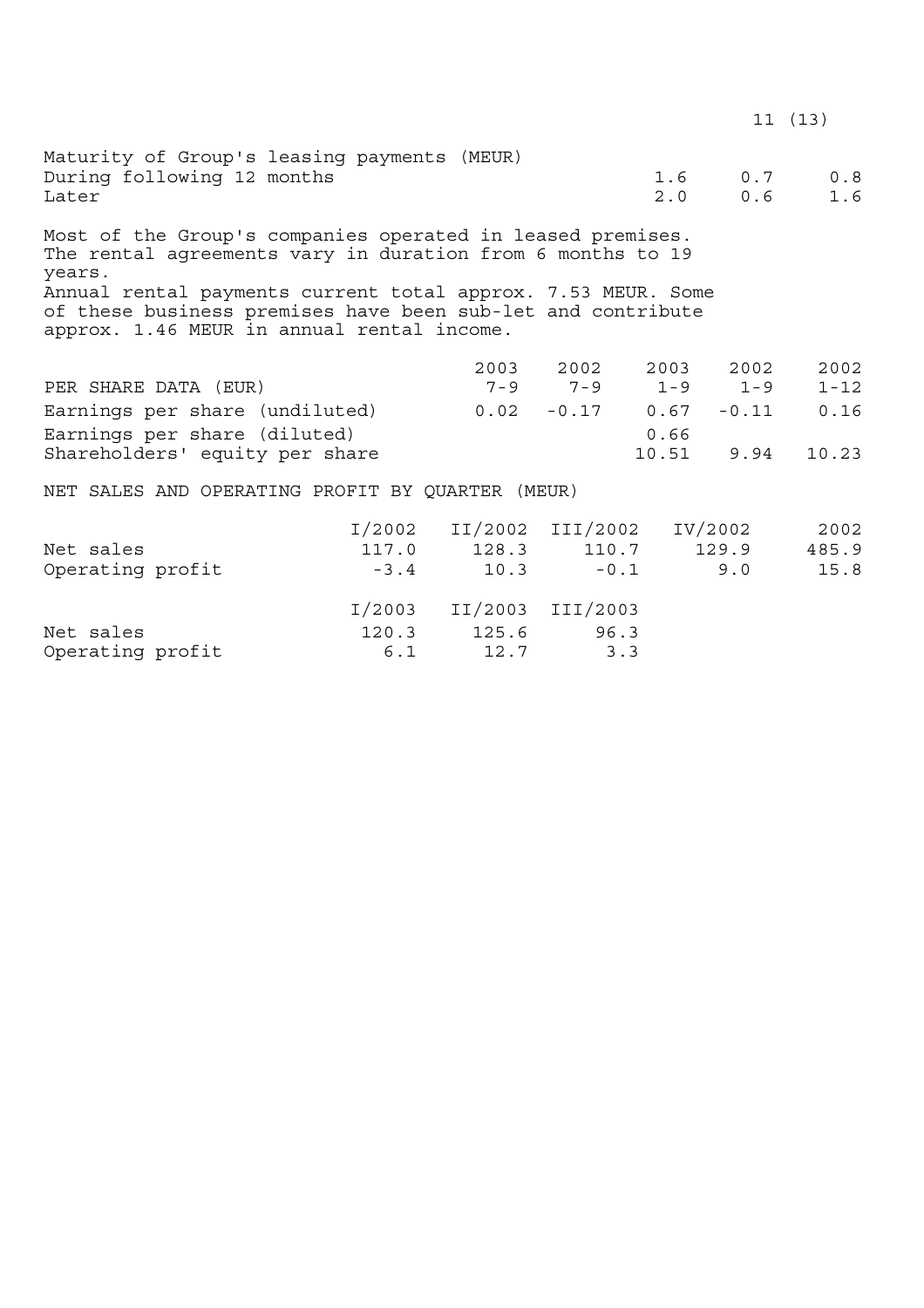$12 \t(13)$ ALMA MEDIA GROUP, KEY FIGURES (MEUR) 2002 2002 2002 2002 1-3 4-6 7-9 10-12 2003 1-3 2003  $4-6$ 2003 7-9 Net sales 117.0 128.3 110.7 129.9 120.3 125.6 96.3 Operating profit/loss -3.4 10.3 -0.1 9.0 6.1 12.7 3.3 Operating profit/loss as % of net sales -2.9 8.0 -0.1 6.9 5.1 10.1 3.4 Impact of associated companies on operating profit -2.4 -1.7 -2.1 -3.1 -1.0 -0.7 -2.9 Profit/loss before extraordinary items -5.2 8.5 -1.9 7.4 4.7 11.7 2.3<br>Balance sheet total 456.4 442.9 431.1 403.6 411.2 388.4 365.1 Balance sheet total 456.4 442.9 431.1 403.6 411.2 388.4 365.1 Gross capital expenditure 2.8 5.9 1.7 4.5 4.7 3.7 3.3 Gross capital expenditure<br>as % of net sales as % of net sales 2.4 4.6 1.5 3.5 3.9 2.9 3.4 Equity ratio, % 36.0 37.9 37.9 41.3 42.0 46.4 48.5 Gearing, % 115.1 103.4 105.2 81.2 74.7 60.2 57.6 Net financial expenses 1.8 1.8 1.8 1.6 1.4 1.0 1.0 Net financial expenses as % of net sales 1.5 1.4 1.6 1.2 1.2 0.8 1.0 Interest-bearing net debt 176.3 164.5 164.5 130.6 119.0 100.1 95.2 Interest-bearing liabilities 196.7 183.5 185.4 156.0 141.4 121.3 113.3 Interest-free liabilities 101.6 96.4 85.2 81.7 105.9 96.0 82.4 Average number of employees 3 831 3 943 3 978 3 839 3 744 3 858 3 482 Average number of employees calculated as full-time personnel 3 036 3 112 3 143 3 028 2 986 3 075 2 747 Cash flow from operating activities/share, EUR 0.69 1.11 -0.14 1.29 1.22 1.33 -0.17 Shareholder's equity/ share, EUR 9.74 10.12 9.94 10.23 10.12 10.58 10.51 Earnings/share, EUR -0.36 0.42 -0.17 0.27 0.15 0.50 0.02 Market capitalization 336.6 312.0 305.7 299.1 275.3 387.6 428.9 NET SALES BY DIVISION (MEUR) BY QUARTER 2002 2002 2002 2002 2003 1-3 4-6 7-9 10-12 1-3 2003 4-6 7-9 2003 Alpress 49.1 52.1 48.3 51.8 50.0 51.6 47.7 Broadcasting 41.8 48.8 36.6 50.4 44.8 46.6 35.4 Business Information Group 10.9 11.5 9.2 11.6 11.6 12.2 9.6 Media Services 17.8 18.3 18.3 19.6 17.9 18.3 6.0 Parent company 3.4 3.4 3.4 3.4 3.3 3.4 3.4 Intragroup net sales -6.0 -5.9 -5.1 -6.9 -7.3 -6.4 -5.7 Total 117.0 128.3 110.7 129.9 120.3 125.6 96.3 OPERATING PROFIT/LOSS BY DIVISION (MEUR) BY QUARTER 1-3 4-6 7-9 10-12 1-3 2002 2002 2002 2002 2003 2003 2003 4-6 7-9 Alpress 5.5 9.3 7.4 5.1 6.8 7.7 7.8 Broadcasting -8.1 0.7 -2.0 2.1 0.0 3.4 -3.3 Business Information Group 1.0 1.6 0.1 -0.4 0.5 1.8 0.2 Media Services -1.3 -0.6 0.0 -0.3 -0.8 -0.3 -1.4 Parent company -1.1 -0.7 -5.8 3.8 -0.5 -0.6 -0.2 Group entries 0.6 -0.1 0.1 -1.3 0.1 0.7 0.2 Total  $-3.4$  10.3 -0.1 9.0 6.1 12.7 3.3